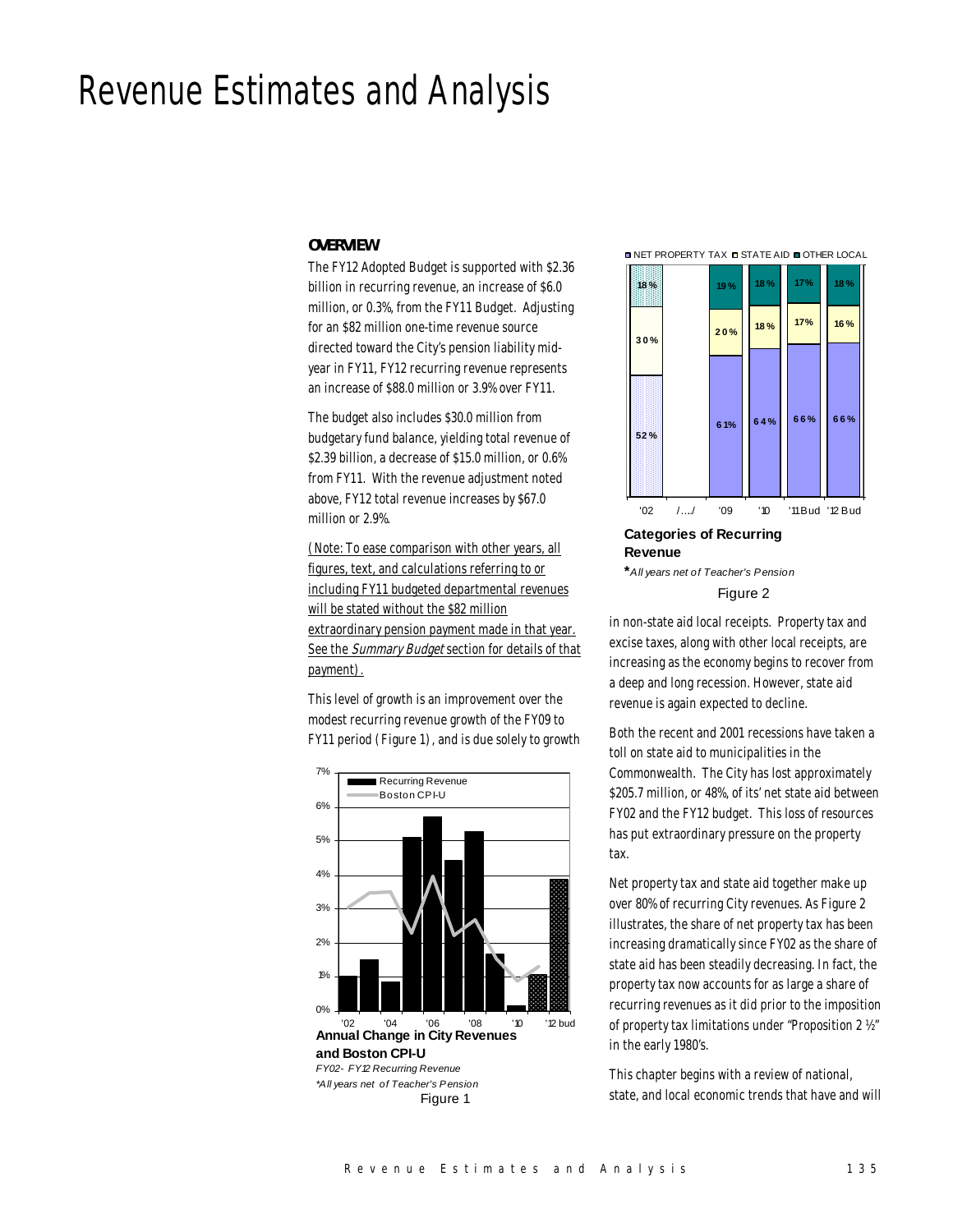continue to impact the Boston area economy in FY12 and beyond. It is followed by a discussion of recent state budget trends and development of the FY12 state budget. Following these sections is discussion of the City's FY12 revenue estimates by major category including: the property tax levy, the City's largest revenue source, state aid, the City's second largest single revenue source, as well as a discussion of other local revenues.

# *THE NATIONAL ECONOMY*

The nation's economy is slowly recovering from a deep, world-wide recession that began in the U.S. in December 2007 and officially ended in June 2009. A meltdown in the financial services sector driven by the implosion of sub-prime mortgagebacked debt instruments rippled through nearly all industries nationally and credit markets the world over.

In the United States, the Federal Reserve and the Federal Government both moved to stabilize the economy with trillions of dollars in stimulus funds to banks and large financial firms as well as direct intervention in some financial markets and some firms considered "too big to fail." The Federal Government provided bailouts and tax cuts to businesses and households. The Federal Reserve acted by reducing interest rates, securing loans, and injecting cash into the banking system.

The American Recovery and Reinvestment Act of 2009 (ARRA) -- government spending on bailouts, construction projects and other activities in



Figure 3



**Unemployment Rates** *June '08 - June '11 Seasonally Adjusted (ex. Boston)* Figure 4

support of the economy, was initially billed at \$787 billion in cash. A calculation by the Congressional Budget Office (CBO) projected ARRA spending at a somewhat higher \$862 billion. Through August 2010, the actual cost was \$814 billion according to the CBO, which estimated that not all approved dollars were actually spent.

Overall economic value as measured by real Gross Domestic Product (GDP) has finally begun to grow from the depths of the recent recession. For the seven consecutive quarters from the third quarter of 2009 through the second quarter of 2011, real GDP has been positive and growing at annualized rates between 0.4% and 3.9%. Contrast this recent growth to the period from the third quarter of 2008 through the second quarter of 2009 where real GDP declined in each quarter from the preceding quarter by annualized rates that varied between 0.7% and 8.9% (Figure 3.). The Federal Reserve estimates that real GDP growth will be between 2.7% and 2.9% for the calendar year of 2011 and 3.3% to 3.7% in 2012.

The seasonally adjusted unemployment rate in the U.S. fell from 9.5% in June 2010 to 9.2% in June 2011 (Figure 4). Both rates are lower than the peak of 10.1% logged in October 2009 -- the highest rate since November 1982. According to Federal Reserve estimates, the unemployment rate is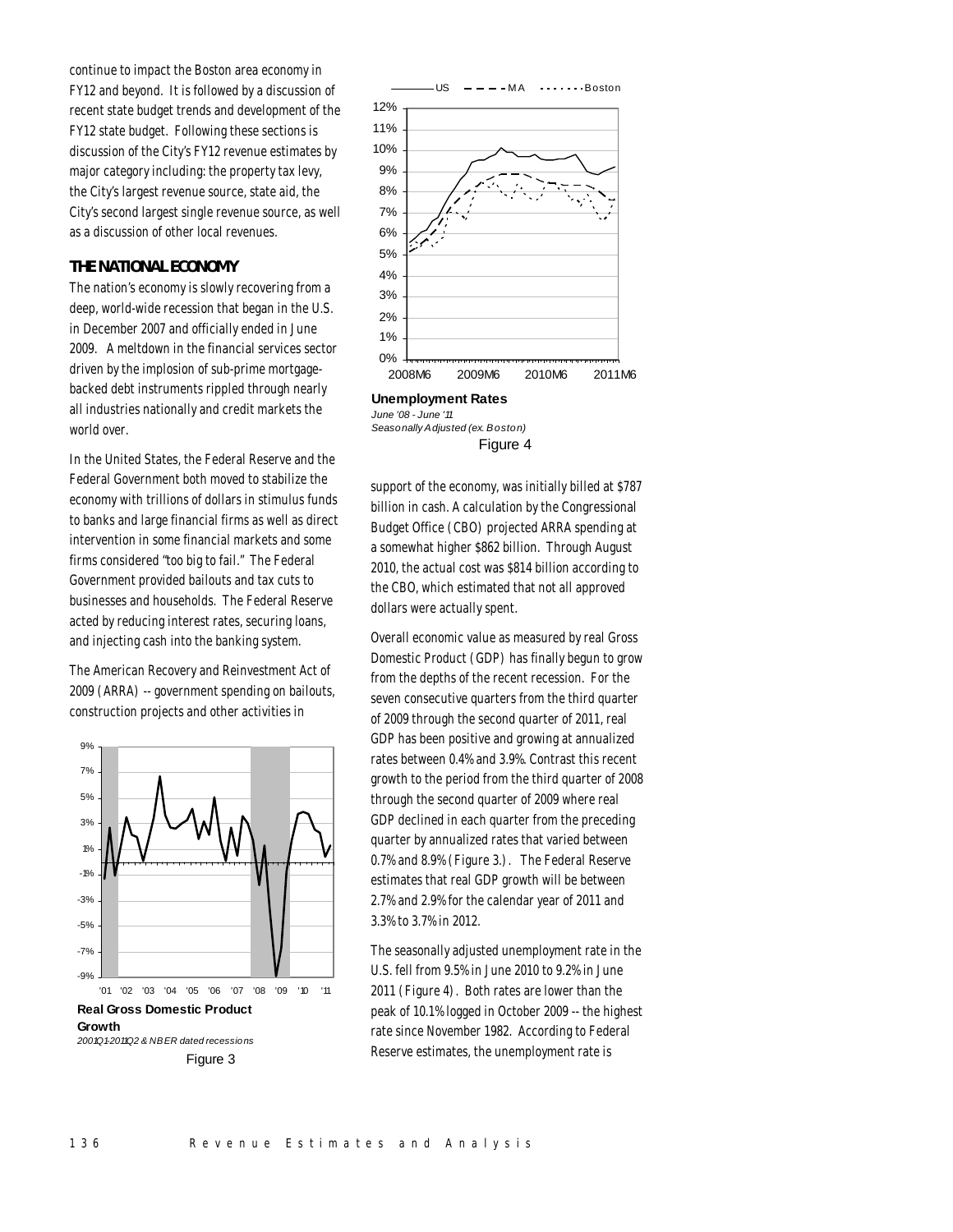expected to fall to a range of 8.6% to 8.9% in 2011, and a range of 7.8% to 8.2% in 2012.

The U.S. consumer price index for all urban consumers (CPI-U) increased 3.4% from June 2010 to June 2011, while the "core" rate of inflation, all items less food and energy, increased by only 1.6% over the same period. The Federal Reserve projects that inflation will remain subdued for the remainder of 2011, reaching a maximum of 2.5% annually and then declining further in 2012.

Given the high rates of unemployment, low inflation expectations and removal of stimulus support to the economy, the Federal Reserve has maintained an aggressive growth posture of low interest rates. The Federal Funds target rate has been set between 0% and .25% since December 16, 2008, following 10 reductions totaling 500 basis points beginning from the June 2007 rate of 5.25% (Figure 5). The bank is also undergoing a plan to keep interest rates low by buying up to \$600 billion in Treasury bonds by the second quarter of 2011. This will be the last instance of this form of support by the Fed.

A recovering national economy will likely allow for increased tax revenues nationally as has begun locally, but massive stimulus spending, entitlement cost pressures, and the cost of prolonged military action abroad mean the federal budget will likely continue to suffer exceptionally large deficits for several years to come.

# *THE STATE AND LOCAL ECONOMY*

The State's economy showed less dramatic signs of weakening than that of other states or the national economy. This was likely due to the state's relatively anemic recovery from the last recession and the strength in diversification of its economic base (Figure 6).

During the period of 1997 to 2009, Massachusetts' average growth of 2.0% in real Gross State Product (GSP) ranked  $23<sup>rd</sup>$  out of all 50 states and DC, according to the Bureau of Economic Analysis (BEA). The state's ranking declined to  $28<sup>th</sup>$  in 2009, but has since risen to  $4^{\text{th}}$  in 2010 with 4.2% growth. Despite its average growth rate in terms of overall GDP, the state does remain one of the richest in terms of its GDP per capita -- \$52,251 in 2010 – seventh in the nation and 123% of the national average.



Massachusetts lost the highest percentage of jobs in the nation during the 2001 recession, at peak losing more than 200,000 jobs or 6.0%. The state is currently 149,300 jobs below the peak in February 2001. Employment has been slowly growing for the last two years. In 2010, Massachusetts gained 28,200 net new jobs. While the state is gaining jobs, the estimated number of jobs in the City of Boston dropped 6,566 to 652,180 in 2010.

Among this muddled employment picture, the unemployment rate has begun to decrease for both the state and city. From a February 2008 low of 4.5%, the state's unemployment rate increased to a peak of 8.8% in January 2010 -- the highest it had been since August 1976. The rate in Massachusetts has since fallen back down to 7.6% as of June 2011 (Figure 4). The employment outlook is mixed for the coming fiscal year with the Massachusetts Department of Revenue projecting state unemployment ranging from 8.0% to 9.0% in FY12 in a December 2010 forecast.

The City of Boston's unemployment rate has steadily fallen to 7.7% in June 2010 (not seasonally adjusted) after peaking at 9.3% in July 2010. The City had not experienced an unemployment rate that high since September 1991. For the City, even the recent rate of 7.7% remains a large increase over its last low point of 4.0% in December 2007.

Massachusetts wage and salary income in the first quarter of 2011 rose 4.7% over first quarter 2010, continuing a trend of five consecutive positive quarter over quarter growth rates. Earnings growth by industry grouping over the period of the first quarter in 2010 to 2011 was strongest in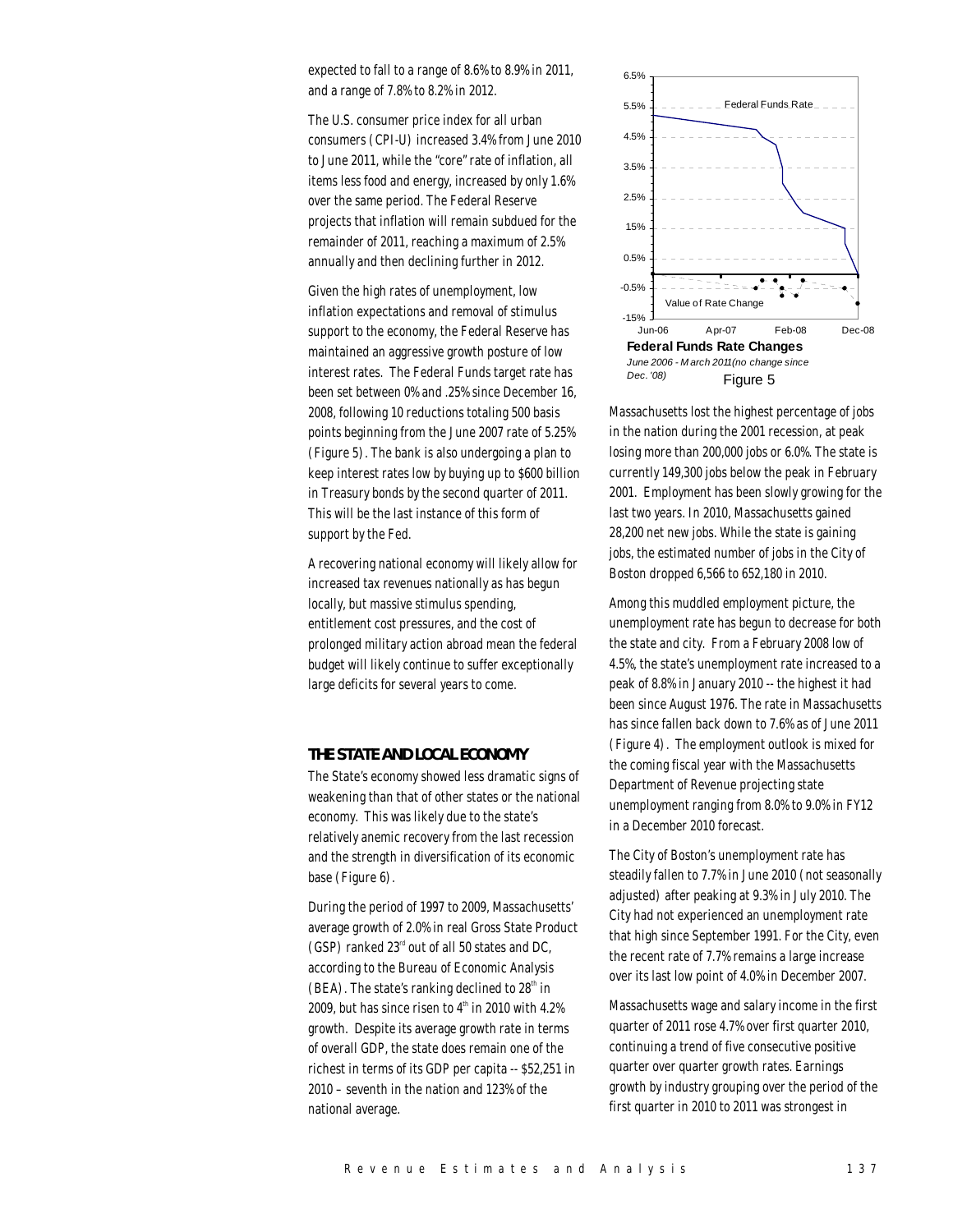Durable Goods Manufacturing and Management of Companies and Enterprises while Arts, Entertainment and Recreation and Construction showed the weakest growth during the same period.

Massachusetts' seasonally adjusted total personal income rose by 4.8% from the first quarter of 2010 to first quarter 2011, ranking it 26th out of the 50 states and DC in terms of growth and just slightly above the national average.

 (See Boston's People & Economy section of Volume I for more detail on Boston's population and labor force trends).

# *THE COMMONWEALTH BUDGET*

Since state aid to the City represents its second largest single source of general fund revenue, the state provides many grants that support city programs and expenditures, and often changes to law that affect City expenditures and revenue generating capacity occur within or along with budget language, the state budget is of great interest to the City.

The state budget has faced several very difficult years recently and is facing more difficult years ahead despite projected revenue increases in FY11 and FY12.

The state will have drawn down its reserves considerably by the close of FY11. At the close of FY08, the state had a stabilization fund balance of approximately \$2.1 billion. The Governor's Office projects that the fund stands at about \$770 million in FY11 with a recent \$100 million deposit from a supplemental spending bill.

FY11 state tax revenues continue to exceed benchmark estimates as the economy slowly improves and there are supplemental spending bills awaiting approval that use up the projected revenue surplus. The FY11 budget will use the last of Federal stimulus dollars that according to Massachusetts Taxpayers Foundation (MTF) estimates totaled \$4.75 billion between FY09 and FY11. The increasing tax revenue offset by the heavy use of state reserves and loss of federal stimulus money is creating an estimated \$2.0 billion structural deficit for the FY12 budget.



*M assachusetts Annual, 2001-2010 & NBER dated recessions* Figure 6

# The FY12 State Budget

As of this writing the State is in the last stages of development of its FY12 budget with the Governor having released his budget in late January and the House and Senate releasing theirs in April and May, respectively. The Conference Committee made up of members of both houses released the final Legislative budget in mid-June. The Governor will now has 10 days to veto line-items then hand the budget back to the Legislature for veto overrides and passage of the final budget by June 30th.

The Conference Committee budget reduces local aid to the City less than assumed in the City's Recommended Budget. Therefore, the Adopted Budget reflects more state aid than the Recommended Budget, relieving some of the pressure on the City, but continuing the state aid reductions the City has endured over the past four years.

Of special concern, the City received another reduction in unrestricted general government aid and elimination of the reimbursement for the police career incentive. However, education aid was increased slightly, and while the City was granted no increases in revenue-raising capacity, significant changes to the ability to control employee health insurance costs were made. (For more on Employee Health Insurance and the legislative changes made, see the Summary Budget section of this volume.)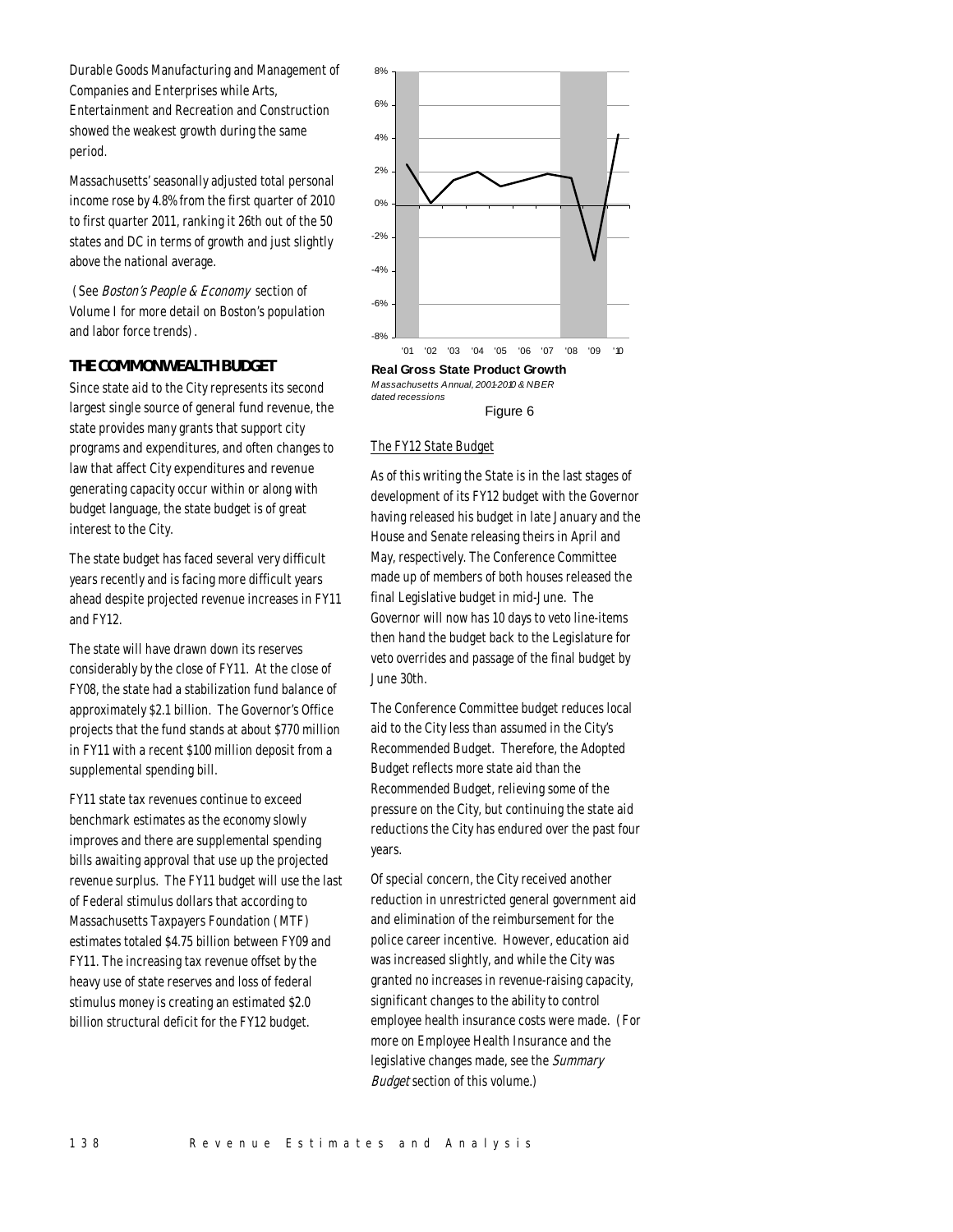# *Changes to City Revenue Structure*

The last few years have left noticeable changes on the City's revenue structure from both internal and external forces.

In FY10, municipalities were granted their first new major revenue stream since the local option hotel and jet fuel taxes of more than twenty years ago. The state offered for local adoption a meals tax at the rate of .75% in addition to the state tax. Adopting municipalities receive revenue collected by the state from the tax receipts generated in their own communities. This tax was adopted by the Boston City Council in August 2009, implemented October 1, 2009, and will produce its first full year of revenue in FY11. The state also granted an option for a 2% increase to the existing 4% local option room occupancy tax which was approved and implemented along with the meals tax.

Legislation approved by the state, changed the funding mechanism of pensions for Boston's retired teachers. Teacher's pensions are the responsibility of the state. Formerly, the state reimbursed the City for the payroll costs of the pensions in recognition of City funding of the Teacher's pension liability. Under the change reimbursement to Boston has been eliminated and the state directly funds the Boston teacher's pension liability as it does for the rest of teachers in local school systems throughout the state. The effect on City revenues is the loss of the reimbursement that totaled over \$126 million in FY10, but the cost of pensions to the City declined by a corresponding amount, making the change budget-neutral. (See Statutes and Ordinances section of Volume I for more detail on Boston Teacher Pensions and the State Boston Retirement Board.)

State aid accounts since FY09 have been combined and restated under different names. Lottery and Additional Assistance accounts have been combined and termed Unrestricted General Government Aid and several property tax exemption reimbursements have been combined as well.

# *Legislative Changes*

Most municipalities, including Boston, have yet to fully recover from sudden and drastic state aid reductions of the 2001-2002 recession before being faced with a new round of cuts in the recent

recession. The consequences have been increased property taxes through overrides of the levy limit, additional user fees, and reduced public services throughout the state. The fiscal health of many municipalities is certainly in question. For example, the City of Lawrence has received a loan from the state to continue basic operations.

Recognizing the threat to fiscal stability represented by these trends, the Mayor has repeatedly filed legislation to diversify the City's revenue structure and to secure and grow its tax base.

Specifically, the Mayor has proposed establishing a local option tax on parking in commercial lots and closing a tax loophole on room occupancy that allows internet resellers to avoid tax on the increment between what they paid for a room night and what they sell it for. The latter of these is a change to the base of the state and local tax and would benefit the state and all municipalities that have adopted the local option room occupancy tax.

As a matter of course, the City updates its fee and fine structure as needed for any increases necessary to cover the cost of providing services or deterring undesired behavior. Several increases have been submitted or approved by the City Council prior to the submission of this budget. These include increases to fees in the Fire, Inspectional Services, and Public Works departments. In addition, efforts continue to maximize current revenue sources and to develop new sources of recurring revenue at the local level.

The following discussion details the three major local revenue streams to the City: Property Tax, State Aid, and Local Receipts.

# *REVENUE ESTIMATES*

#### *The Property Tax*

The property tax levy has been the City's largest and most dependable source of revenue growth. In FY11, the net property tax levy is \$1.502 billion, providing 66.0% of recurring revenue (after adjusting for the \$82 million one-time pension payment in FY11), with an increase to \$1.569 billion expected in FY12. According to current estimates, the net property tax levy will account for 66.4% of recurring revenue in FY12.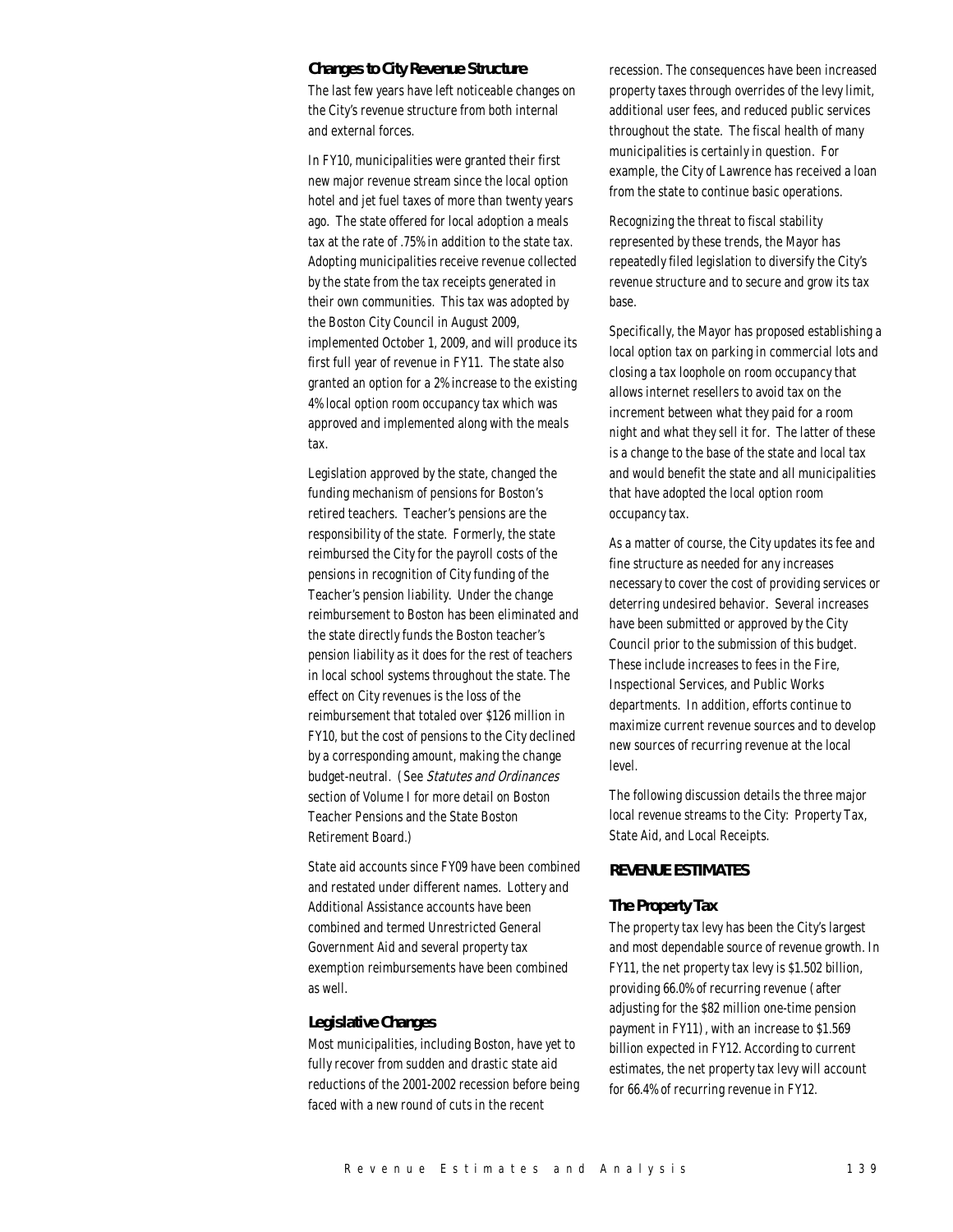

#### Figure 7

The increases in the gross property tax levy have been steady and consistent from FY85 to FY11, ranging from a low of \$28 million to a high of \$66 million over the period. However, because of the increasing property tax levy base, the \$29.9 million increase in FY85 represented an 8.9% increase, while the budgeted \$68.5 million rise in FY12 represents 4.5% growth. It is important for the financial health of the City that the property tax levy continues to grow, but efforts continue to reduce reliance on the property tax through increasing existing or establishing new local revenue sources.

Proposition 2 1/2 has been the overwhelming factor affecting the City's property tax levy since being passed in 1980. Proposition 2 1/2 limits the property tax levy in a city or town to no more than 2.5% of the total fair cash value of all taxable real and personal property. It also limits the total property tax levy to no more than a 2.5% increase over the prior year's total levy with certain provisions for new construction. Finally, Proposition 2 ½ provides for local overrides of the levy limit and a local option to exclude certain debt from the limit. The City of Boston, however, has never voted to either override the levy limitations or exclude any debt from the limit. In each year since FY85, the City has increased its levy by the allowable 2.5%. These increases have grown as the levy has grown, beginning in FY85 at \$8.4 million and reaching an estimated \$38.5 million in FY12.

During these same years, the levy has also been positively impacted by taxable new value. Taxable new value is expected to be approximately \$30.0 million in FY12 (it should be noted that \$10 million of this figure is related to the sale of a nonprofit and tax exempt network of hospitals to a forprofit company, thus making the property taxable in FY12 and beyond). New growth can arise from both real and personal property. Much of the recent growth has been due to efforts of the Assessing department on personal property audits.

Revenue growth from taxable new value has exceeded revenue growth from the allowable 2.5% increase in eighteen of the last twenty-eight years (Figure 7). Adjusted new growth for FY12 (\$20 million) is the weakest since FY99, but there are signs that the economy is improving and that new growth will return.

Recently, with all of the turmoil in the real estate market, there has been concern around falling values and their effect on the Property Tax. Declining real estate values can present a problem for cities as dependent on the property tax as Boston. As real estate values decreased in the early 1990s, the City continued each year to maximize the allowable levy increase under Proposition 2 ½. Between FY90 and FY94, the levy increased each year by an average of 6.4%. The dramatic decrease in values brought the effective tax rate (levy / taxable value) from its healthy low point of 1.4% in FY89 to 2.47% in FY94, dangerously close to the Proposition 2 ½ tax rate ceiling of 2.5%. Reaching the 2.5% cap would have resulted in a very limited increase in allowable annual levy growth.

However, due to several years of strong new taxable value increases, the City now has some space between its FY11 net effective tax rate of 1.77% and the tax rate ceiling of 2.5% (Figure 8). If the real estate market continues to depreciate, the City's lack of proximity to the 2.5% property tax rate threshold will insulate revenues from an immediate shock. However, if values are depressed long enough, future growth of the property tax could be impaired. This would have serious implications for the City's ability to maintain services.

Indicators of the property tax in the current economy are moving. Office vacancy rates, an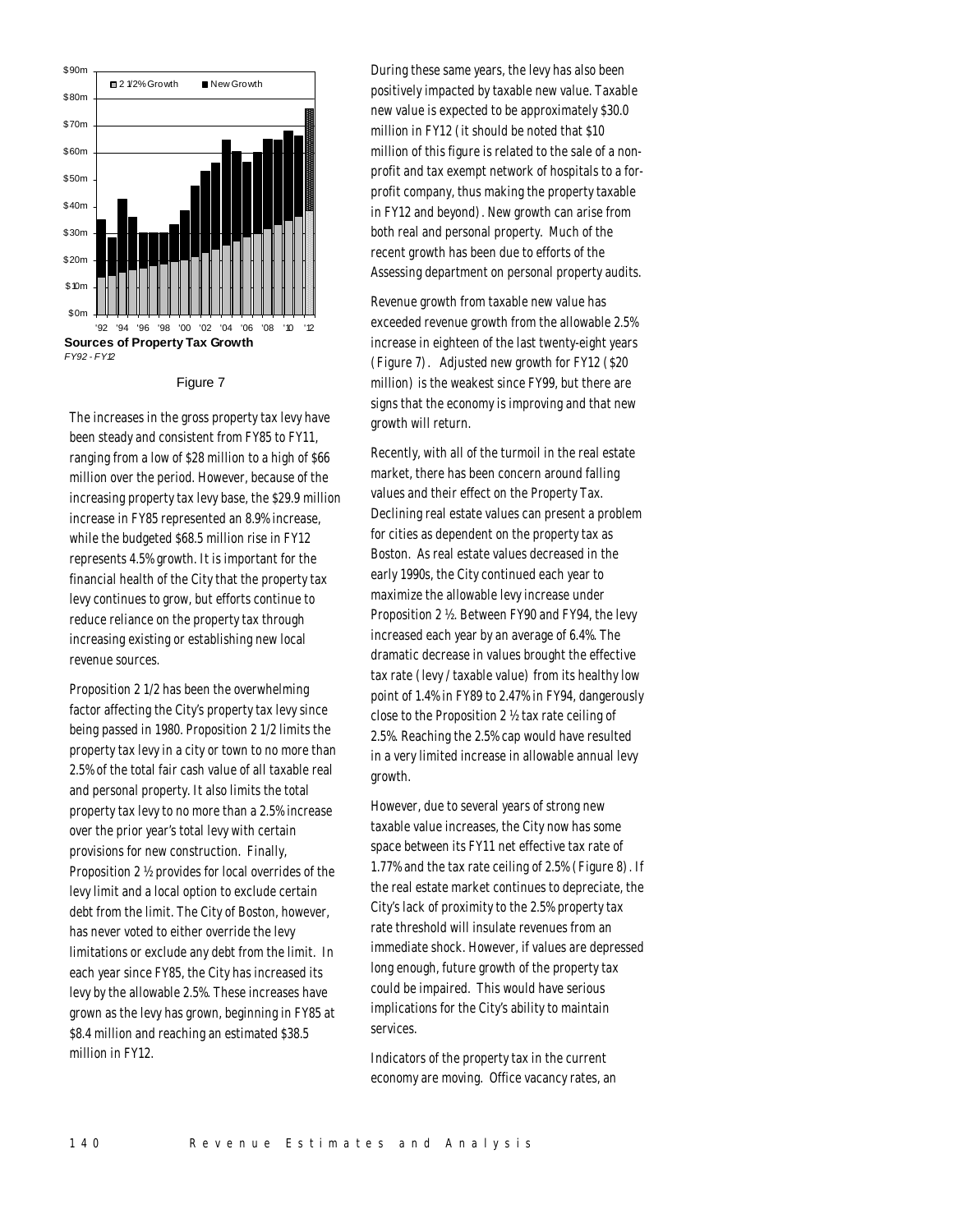

indicator of commercial real estate value, are continuing their upward trend. Boston's office vacancy rate rose from 6.9% in 2008 to 11.6% in 2010 according to Jones Lang LaSalle. However, the median single-family home sales price, an indicator of residential real estate values, has increased nearly 11% to \$322,100 as of first quarter 2011 in the Boston- Cambridge-Quincy metropolitan area after declining more than 30% between the June 2006 peak and March 2009 trough.

#### *State Local Aid*

State aid refers primarily to distributions from the Commonwealth to municipal general revenue for Chapter 70 education aid and Unrestricted General Government Aid, along with other relatively smaller Commonwealth programs such as library aid, racing taxes, and other reimbursements.

The City's FY12 local aid estimate is based on the lowest amounts per line-item in either the House or Senate budgets released in April and May, respectively.

The City received general fund gross local aid totaling \$454.4 million in FY09 (This figure excludes \$23.3 million in Chapter 70 aid that was cut but replaced with federal aid of the same amount and treated as grant revenue by the City) and \$413.2 million in FY10. The City expects to receive \$395.7 million in local aid in FY11 and has budgeted \$385.1 million in FY12.

"Municipal Charges" or "Assessments" are charged by the Commonwealth to municipalities for items

such as MBTA service and Charter School tuition. Local aid distributions are reduced by the amount of assessments charged to a municipality.

The City paid \$137.7 million in assessments in FY09 and \$141.9 million in FY10. The City expects to pay \$148.7 million in assessments in FY11 and is budgeting \$162.5 million in FY12. The largest assessments are those of the MBTA and charter schools. Beginning in FY12, the previous cap on charter school enrollment has been doubled. Several new schools and expansion at existing charter schools is expected for the 2011-2012 school year. This will serve to dramatically increase the assessment levied on the City going forward.

Net state aid, which is gross state aid revenue minus assessments, has been trending down steeply since FY02. The rapid annual increases in the Charter School Tuition and MBTA assessments, combined with reductions in education and general government aid, continue to contribute to this trend (Figure 9).

With a decrease in net state aid for FY12, Boston is \$205.7 million, or 48%, below its FY02 peak level of net state aid of \$428.3 million.

Net state aid amounted to \$316.7 million in FY09 (net of the education funding switch mentioned previously) and \$271.4 million in FY10. FY11 budgeted net state aid totals \$247.0 million and the FY12 Budget assumes a reduction to \$222.7 million.



*FY02 - FY12 (net of Teacher Pension)* 

Figure 9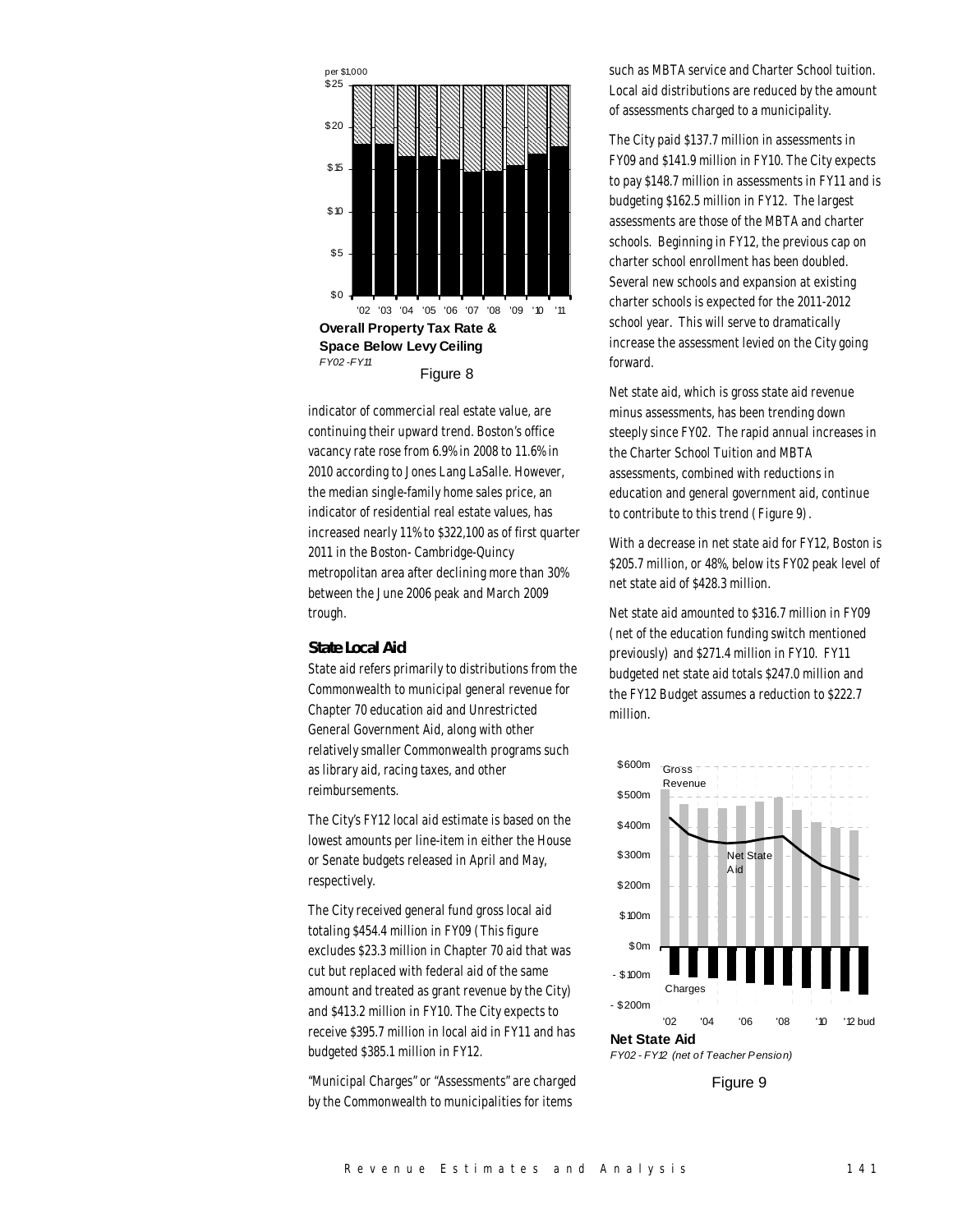# Education Aid

Beginning with the FY94 state budget, the Commonwealth embarked upon a multi-year commitment to increase and equalize funding for local education in its local aid distributions. FY00 was the last year of the statutorily established funding schedule for education reform. There has yet to be established a post-FY00 funding schedule. A vital component in the City's delivery of quality public education in the near-term is strong financial support from the Commonwealth.

The City received Chapter 70 education aid totaling \$198.1 million in FY09 (net of the education funding switch mentioned previously) and \$217.0 million in FY10, and expects to receive \$204.3 million from state in FY11 and estimates \$196.1 million in FY12.

A key component of the Commonwealth's education reform effort is charter schools. The current educational aid is delivered in tandem with state-mandated costs for charter schools. Charter schools, which are granted charters by the State Board of Education, are publicly funded schools administered independently from local school committees and teacher union rules and regulations. (See Innovations In Education section of Volume I for more detail on Charter Schools)

There are two kinds of charter schools; Commonwealth charter schools and Horace Mann charter schools. The former is a school outside the local public school system and the latter is part or all of a school in the public school system. Unlike a Commonwealth charter school, Horace Mann charter school budgets remain part of the public school budget. In addition to the Board of Education, the local school committee and local bargaining agent must approve Horace Mann charter schools.

Currently both types of charter schools are available to Boston resident students. Approximately 5,273 Boston resident students attend Commonwealth charter schools in FY11. The state Department of Education projects that this number will increase to 5,801 in FY12.

Beginning in FY12, the cap of 9% of a sending district's net school spending (NSS) devoted to Charter Schools has been doubled to 18%. This

# **Charter School Reimbursement Percentages** *Amount of annual growth reimbursed*

|             |      | Year 1 Year 2 Year 3 Year 4 Year 5 Year 6 |         |     |     |     |
|-------------|------|-------------------------------------------|---------|-----|-----|-----|
| <b>FY11</b> |      | 100% 60%                                  | 40%     |     |     |     |
| <b>FY12</b> |      | 100% 25%                                  | 40%     |     |     |     |
| FY13        | 100% | 25%                                       | 25%     |     |     |     |
| <b>FY14</b> | 100% | 25%                                       | 25%     | 25% |     |     |
| <b>FY15</b> | 100% |                                           | 25% 25% | 25% | 25% |     |
| <b>FY16</b> | 100% |                                           | 25% 25% | 25% | 25% | 25% |

#### Table 1

increase in the amount of funding that may be diverted from a sending school district has allowed for an increase in the number Charter Schools. The state board of education recently approved new Charters for eight new Commonwealth Charter schools which are projected to serve over 4,000 new students when fully operational over the coming years.

Before FY99, all charter school tuition was drawn directly from the City's Chapter 70 aid. This draw on the City's education aid totaled \$10.9 million in FY98. Under amendments to the charter school law, the Commonwealth, subject to appropriation, is required to pay the City a reimbursement for Chapter 70 aid reductions. The current reimbursement, which changes beginning in FY12, works as follows: 100% of tuition for new charter school students the first year, followed by 60% of tuition and tuition increases the second year, 40% of tuition and tuition increases the third year and 0% thereafter. The new schedule changes the percentages of reimbursement over a six year period. The reimbursement for FY12 will be 100%, 25%, 40% (Table 1).

The net cost to the City of charter schools has

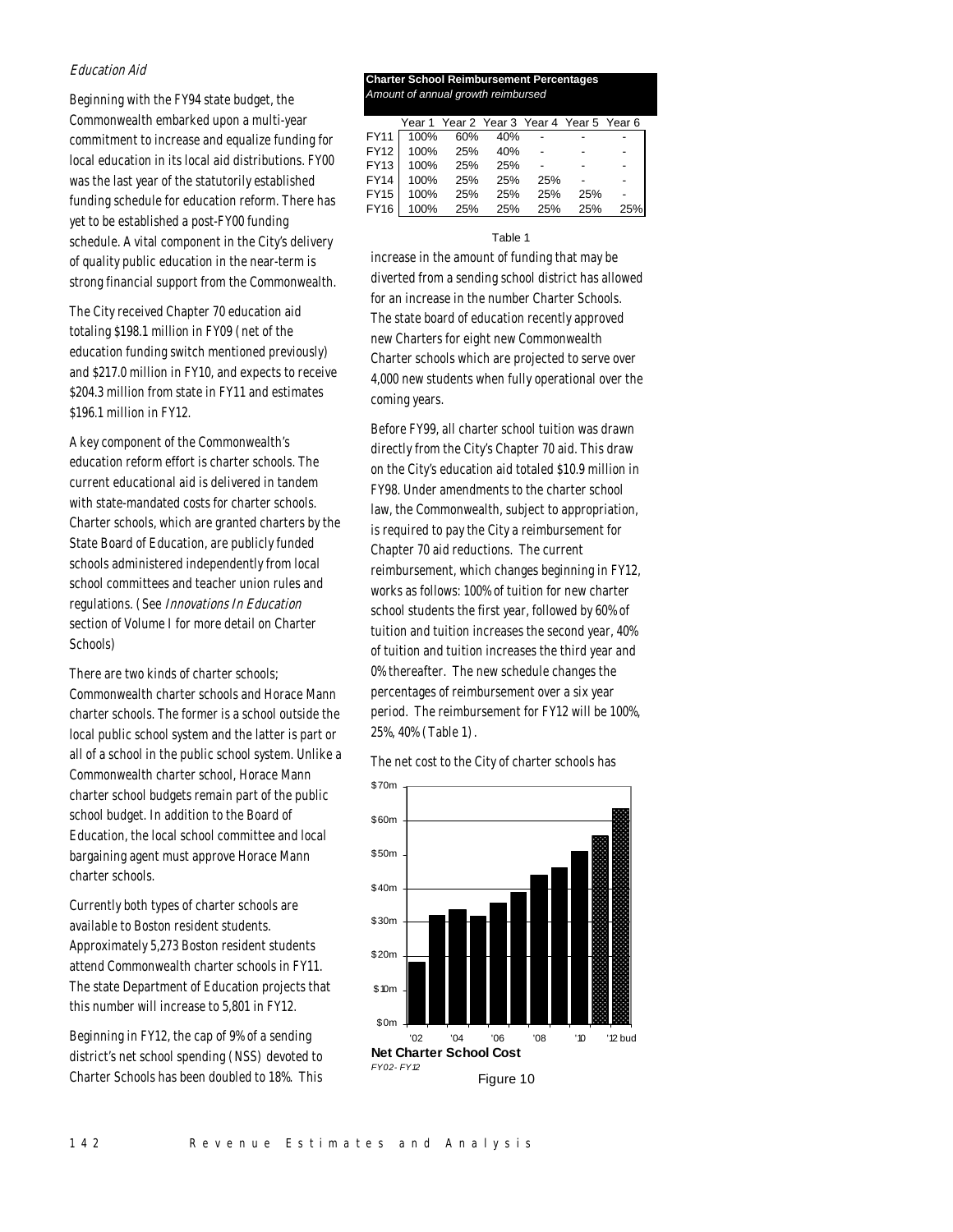been increasing rapidly; in FY09 the cost was \$45.9 million and in FY10, \$51.0 million. In FY11 the city has budgeted a \$55.3 million net impact and in FY12, \$63.9 million (Figure 10).

# Unrestricted General Government Aid

For the FY10 budget, and going forward, the Governor and the Legislature combined general government aid from Lottery and Additional Assistance into one account. The combined accounts totaled \$212.8 million in FY09 and \$166.9 million in FY10. In FY11 the City will receive \$160.2 million and has budgeted \$148.7 million for FY12.

Below are explanations of the historical component revenues.

# Lottery Aid

Under normal circumstances, the lottery formula is not favorable to the City because it distributes lottery aid increases based inversely upon each municipality's relative per capita property wealth. The City receives a smaller percentage share of Lottery Aid than its share of the state population, and dramatically less than the share of lottery proceeds derived from sales in Boston.

The growth in Lottery aid has slowed in large part due to the slowing of sales that occurs with a mature, established lottery system. The now thirty-eight year old lottery reached its peak in sales in FY06 at \$4.52 billion in sales. The state has over-projected lottery sales, and therefore Lottery Aid, in recent years, leaving it to fund the shortfall in Lottery Aid to cities and towns from other sources.

Prior to the FY10 consolidation into Unrestricted General Government Aid, the City received Lottery Aid of \$71.6 million in FY08 and \$64.6 million in FY09.

#### Additional Assistance

Additional Assistance was originally conceived and designed as a revenue-sharing concept and distributed based on relative need to cities and towns. Additional Assistance had been frozen since FY94, with most local aid increases coming through Chapter 70 education aid instead.

Its original purpose and current usefulness came into question during the FY03 state budget process when Governor Swift vetoed \$31 million from the statewide appropriation and the legislature failed

to override that veto. Subsequently, Governor Romney, using his temporary local aid reduction powers, reduced Additional Assistance yet again in January 2002 by \$73 million. As Boston received over 40% of the statewide distribution of Additional Assistance, these reductions fell disproportionately on the City.

The City received \$164.2 million each year from FY04 through FY08 and budgeted the same for FY09 but actually received a reduction to \$148.2 million.

In the current Legislative session, a bill has been filed to renew this formula based on new factors of need and ability to pay. Currently, the bill would be applied only to new revenue in the future, thus leaving the current distribution in place. Any changes to this aid account must include a socalled "hold harmless" provision and any changes must be thoroughly vetted with those municipalities currently receiving this aid.

# *Local Revenues*

The City collects approximately \$400 million annually in recurring revenues other than Property Tax or State Aid. Revenue from excise taxes, payments-in-lieu-of-taxes, fees and fines, investment income and available funds are part of this local revenue group.

In sum, the City collected \$429.1 million in FY09 and \$398.9 million in FY10 from these sources (net of Teacher's Pension Reimbursement revenue). The City expects to exceed the mid-year budget estimate of \$378.5 million in FY11 (excluding the one-time pension payment of \$82.0 million) and estimates an increase from the adjusted FY11 budget by \$31.9 million, or 8.4%, to \$410.4 million in FY12 (Figure 11).

# Excise Taxes

The Commonwealth imposes an excise in-lieu of property tax on the registration of motor vehicles, the proceeds of which are received by the municipality where the vehicle is principally kept. The excise is a uniform rate of \$25 per \$1,000 of vehicle valuation. Valuations are determined by a statutorily-defined depreciation schedule based on the manufacturer's list price and the year of manufacture.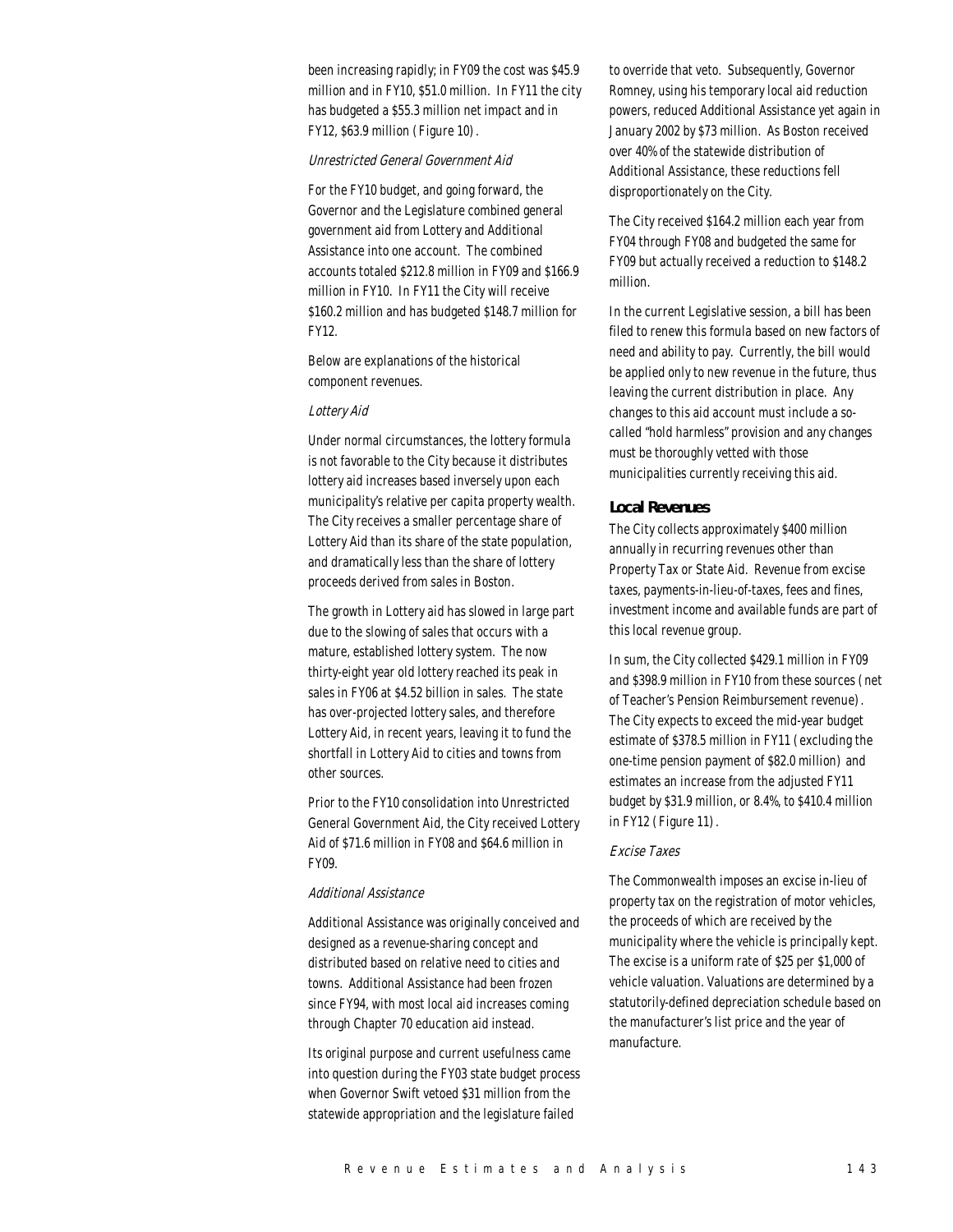

#### Figure 11

The City expects the market for automobiles to stabilize in the coming fiscal year. Motor vehicle excise revenue totaled \$44.6 million in FY09 and \$40.1 million in FY10. The City expects motor vehicle excise revenue to exceed the midyear annual projection of \$33.5 million in FY11 and to rise to \$40.0 million in FY12. Since the excise tax lags the sale of the vehicle, this revenue estimate is generated based on state projections of current year tax collections on motor vehicle sales in the Commonwealth.

The Commonwealth granted municipalities a new local option tax on restaurant meals beginning October 1, 2009. The City adopted this tax and received \$10.0 million for a partial year of collections in FY10. The FY11 budget assumes full-year collections totaling \$16.4 million which the City expects to exceed by year end and is budgeted to reach \$18.0 million in FY12. This revenue estimate was generated from actual historical sales data from the state Department of Revenue combined with expected local room occupancy excise revenues and income of area residents.

The local room occupancy excise amounts to 6.0% of the total amount of rent for each hotel or motel room occupied. This rate was increased in the fall of 2009 from 4.0%, along with the enactment of the new meals tax. Another 5.7% excise tax is directed to the state general fund and another 2.75% fee to the state's convention center fund, for a total tax from all sources on hotel rooms in the City, of 14.45%. The City divides its 6.0% excise revenue

into "base rooms", those in hotels built prior to July 1, 1997, targeted to the general fund, and "new rooms," those in hotels built after July 1, 1997, targeted to the City's convention center fund to pay for the debt incurred by the City to help finance construction of the convention center.

Base room occupancy excise revenue (a portion of this revenue is sometimes retained in the convention center fund) totaled \$27.4 million in FY09 at the 4.0% rate (\$27.0 million went to the general fund) and \$30.1 million in FY10 with part of the year at the 4.0% rate and part at the 6.0% rate (\$30.0 million went to the general fund). The City's base room occupancy excise tax receipts are expected to exceed the midyear annual budget estimate of \$34.5 million in FY11 with a full year at the 6.0% rate due a strong recovery in the hotel market, and are projected to increase to \$51.0 million in FY12. The large increase in FY12 reflects the City's ability to move some "new" rooms revenue to the general fund as a result of refinancing convention center debt.

Reflecting Boston's tourism and business travel trends, room occupancy excise receipts are estimated based on air travel statistics from Logan Airport and regional gasoline prices.

The excise on the sale of jet fuel is 5% of the sales price, but not less than five cents per gallon. With recent increases in fuel prices, jet fuel excise revenue has increased dramatically. Jet fuel excise revenue totaled \$34.5 million in FY09 and \$22.9 million in FY10. The City expects this revenue source to exceed the midyear annual projection of \$20.5 million in FY11 and to increase to \$22.5 million in FY12 due to increasing fuel price forecasts from the Energy Information Administration (EIA) and increasing demand for air travel due to an improving economy.

#### Fees and Fines

In fiscal 2010, the City issued over 1.57 million parking tickets and has maintained a high rate of collection on its tickets. Approximately 84% of tickets were collected in the first six-months after issuance and 89% were collected within a year. The major factors contributing to the City's successful collection rate include non-renewal of violator's registrations and licenses by the Registry of Motor Vehicles until penalties are paid, booting and towing of vehicles, increased ability to recover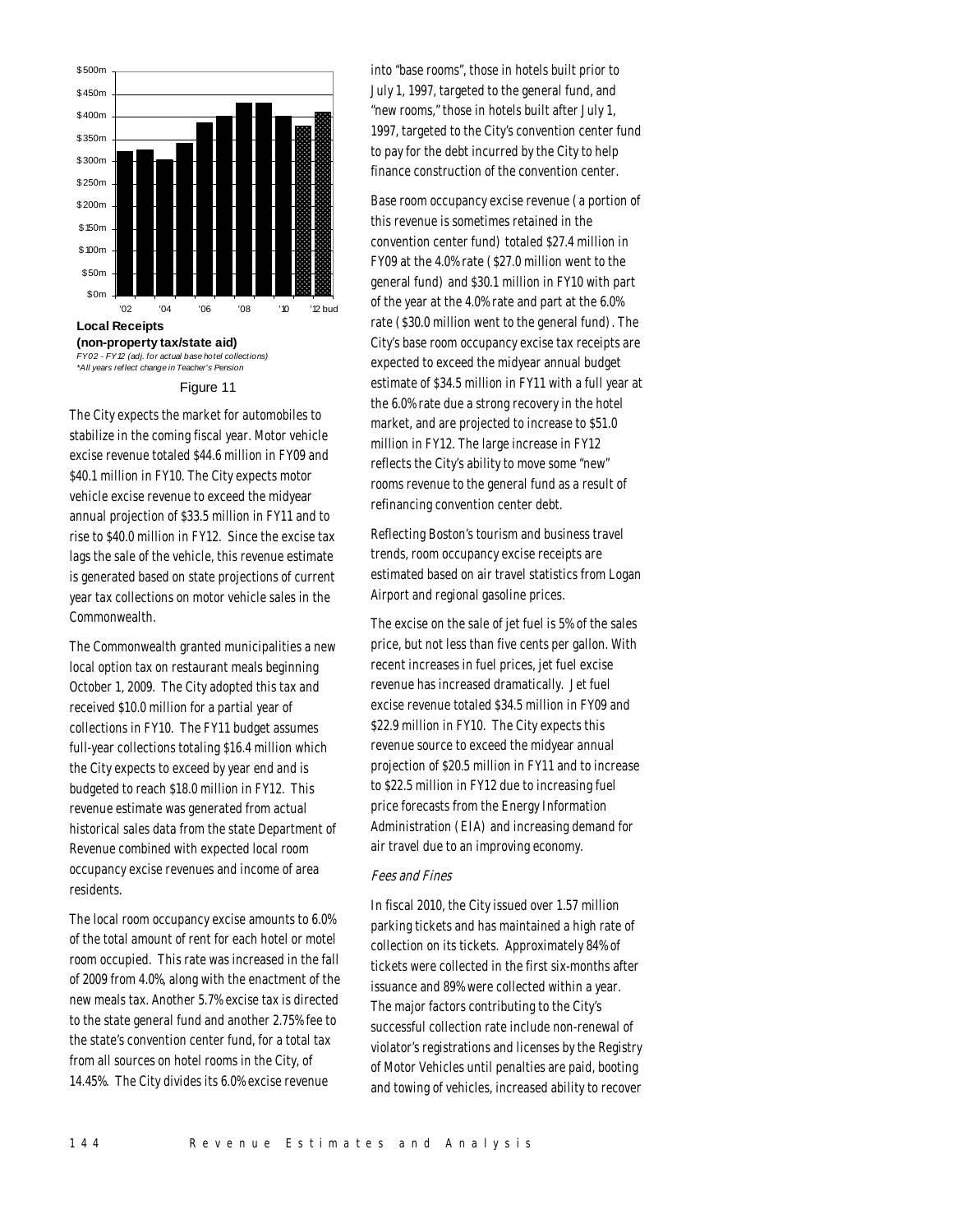fine payments from rental agencies, and systematic collection of fines for company cars and leased vehicles. The City also contracts with a third-party vendor to collect delinquent fines from out of state vehicles and other hard to reach offenders.

The City collected parking fine revenue of \$65.9 million in FY09 and \$66.3 million in FY10. Parking fine revenue is expected to fall short of the midyear budget estimate of \$66.0 million in FY11 and decrease to \$63.5 million in FY12.

#### Interest on Investments

In general, the City's level of investment income is a function of prevailing short-term interest rates and daily cash balances. Since June 2007 interest rates have been quickly reduced in an effort to stimulate the economy out of recession. FY11 and FY12 revenues are likely to be strongly impacted as a result. Investment income totaled \$17.8 million in FY09 and \$3.2 million in FY10 – reflecting the rapid decrease in interest rates. The City projects interest income will not reach the \$2.0 million mid-year annual estimate in FY11 and will increase slightly to \$1.5 million in FY12.

# Payments in Lieu of Taxes

Payments in lieu of taxes (PILOTs) are payments made by tax-exempt institutions located in the City, including hospitals, universities and cultural institutions. These are voluntary contributions in lieu of property taxes for municipal services such as police and fire protection, street cleaning, and snow removal.

Growth in PILOT's comes from new agreements, contract escalations that adjust the payments for inflation, and re-negotiation or expansion of current contracts. The Massachusetts Port Authority (MassPort) currently provides nearly half of the PILOT revenue the City receives annually.

Recently, a Mayoral appointed task force released a report suggesting more standardization of PILOT agreements. Specifically, each agreement should represent, in cash or in kind, 25% of the amount of tax that would be due if properties were not exempt. This type of change would generate substantially more revenue than what is currently collected while providing some equality among paying institutions. New agreements under this framework are expected to be adopted in FY12 and

revenue estimates assume the first year of a fiveyear phase-in period.

Payments in lieu of taxes totaled \$34.0 million in FY09 and \$34.9 million in FY10. The City expects this revenue source to reach the midyear annual budget estimate of \$35.7 million for FY11 and projects \$39.5 million in FY12 based on the updated agreements mentioned above.

# Urban Redevelopment Chapter 121A

Chapter 121A legislation allows local governments to suspend the imposition of property taxes at their normal levels in order to encourage redevelopment. In recent years, the City used this mechanism to encourage development of the Seaport Hotel and the World Trade Center office buildings. Chapter 121A revenues are based on two separate sections of the law as described below.

The Urban Redevelopment Corporation excise is collected in-lieu-of-corporate income tax for which the Commonwealth acts as the collector and distributes the proceeds to municipalities. In most cases, the formula for the 121A, Section 10 excise in-lieu-of-tax is \$10 per \$1,000 of the current cash value of property plus 5% of current gross income. In FY09 and FY10, the City received Chapter 121A, Section 10 distributions of \$42.9 million and \$40.6 million, respectively. In FY11, Chapter 121A Section 10 revenues are budgeted at \$35.0 million due to the expiration of an agreement with One Beacon Street which then moves the property to taxable status under the regular property tax. In FY12, Chapter 121A Section 10 revenues are budgeted at \$36.0 million.

In addition to the Section 10 payments collected by the Commonwealth described above, most 121A corporations have individual agreements with the City that result in additional payments made directly to the City. These "Section 6A" agreements are complex, with actual amounts owed dependent on a formula that varies widely. The City collected Section 6A payments of \$21.4 million in FY09 and \$24.8 million in FY10. The City expects FY11 Section 6A collections to reach the midyear budget estimate of \$20.5 million, a decrease from FY10 due to the contract expiration mentioned above, and increase to \$21.0 million in FY12.

Miscellaneous Department Revenue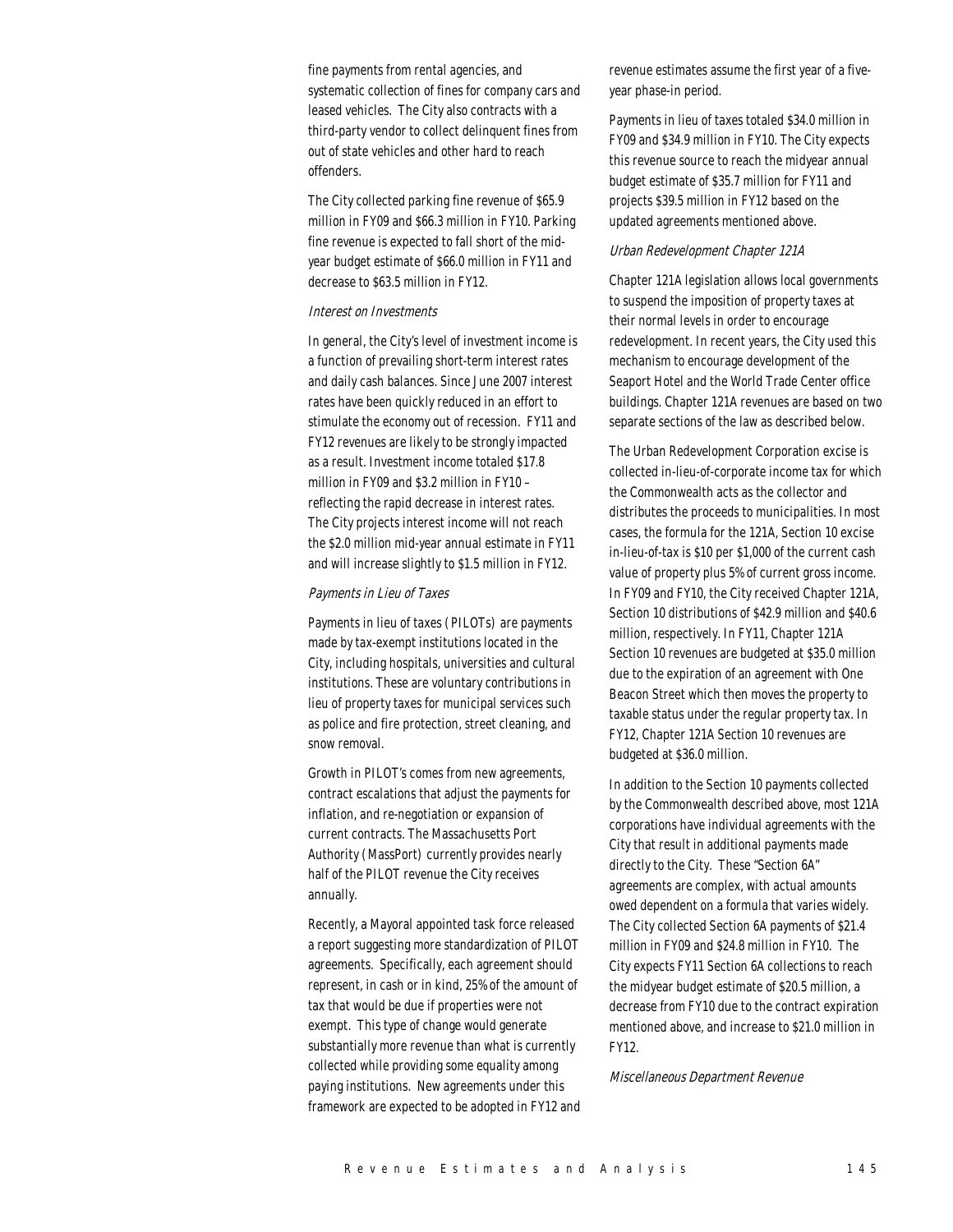This category contains several large accounts and many more small accounts. The largest revenue source in this category is municipal medicaid reimbursements for school health services. This federal reimbursement, administered by the state, began in FY94. The City received \$14.7 million in FY09 and \$18.7 million in FY10 prior to a change in federal policy that reduced reimbursement levels. Municipal Medicaid reimbursement is expected to reach the midyear annual budget estimate of \$8.0 million in FY11 and increase to \$6.7 million in FY12.

Other Miscellaneous Department Revenue, which consists of accounts collecting miscellaneous fees for services, rents, and reimbursements that are not separately stated on the Revenue Detail at the end of this chapter, is projected at \$24.2 million and \$24.8 million in FY11 and FY12, respectively.

# Licenses and Permits

The level of economic activity largely determines the amount of licenses and permits issued by City agencies. This category is dominated by building permit revenue, from which the City received \$27.0 million and \$14.8 million in FY09 and FY10 respectively. Building permit revenue will exceed the midyear budget estimate of \$16.8 million in FY11, and is projected to increase to \$18.0 million in FY12 due to increases in the Producer Prince Index (PPI) affecting material costs and the increase in commercial paper issued to support commercial construction.

The next largest license and permit revenue is the cable television license fee from which the City received \$4.2 million in FY09 and \$5.4 million in FY10 (due to timing of payments). The City has budgeted \$5.4 million for FY11 and \$5.5 million in FY12.

Alcoholic beverage licensing is the only other revenue source in this category that regularly exceeds \$2 million in annual revenue. Alcoholic beverage licenses are budgeted at \$3.4 million in FY11 and FY12.

# Penalties and Interest

Taxpayers are assessed both a penalty and interest for late payments of property tax bills, motor vehicle excise bills and other payments. The recent trend has been down for these revenues as the City excels in the timely collection of

receivables. The City collected \$7.8 million in such penalties and interest in FY09 and \$8.0 million in FY10. Actual penalty and interest collections for FY11 will reach the current midyear budget estimate of \$7.7 million and are projected to be \$7.8 million in FY12.

# Available Funds

Available funds are linked to a separate category of expenditure appropriation - those supported by immediately available fund transfers. Most of the City's general fund budget is supported by the revenues that are estimated to come in during the course of the fiscal year. This includes the property tax levy, excises, state aid, and the various other categories of revenues described above.

The only two significant available funds that the City budgets each year are parking meter revenues to support the Transportation Department, and cemetery trust monies which are used to support the City's maintenance of its public cemeteries. The City transferred a total of \$14.2 million and \$17.1 million from these two sources combined in FY09 and FY10 respectively. The City expects to transfer \$15.0 million from the Parking Meter Fund to the General Fund in FY11 and FY12. The City also plans to transfer \$2.1 million from the Cemetery Trust Fund to the General Fund in FY11 and FY12.

Both of these special funds have fees collected during the course of the year. By transferring out less than what is collected over the years, the City has built up the balances of these funds. Trust fund balances, such as the cemetery trust, also benefit from the opportunity to invest in securities offering a higher return than short-term fixedincome investments (see Financial Management section of Volume I for detail).

## Teacher's Pension Reimbursement

Until FY10, Boston's cherry sheet included an item unique to the City among municipalities. The pensions paid to retired teachers in all other cities and towns in Massachusetts come directly from the Commonwealth via the State-Teachers Retirement System. However, Boston teachers are members of the State-Boston Retirement System (SBRS) and the SBRS managed the investment of the teacher employee and teacher retiree assets.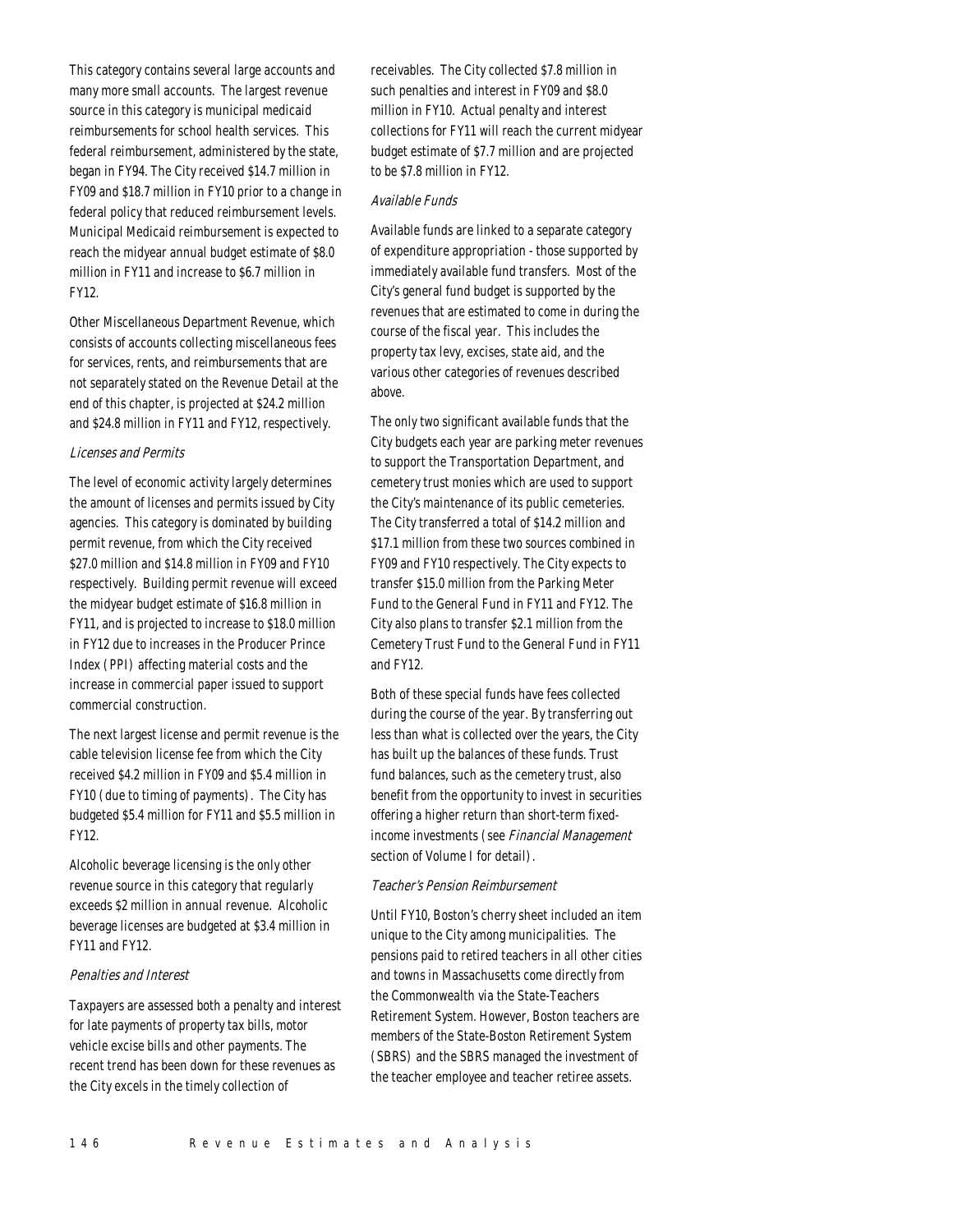The City funded teacher pension liability on an actuarial cost basis and was reimbursed by the state on the basis of the prior year's teacher retiree portion of the SBRS pension payroll. The teachers' pension reimbursement totaled \$118.8 million in FY09.

In FY10, Legislation transferred the responsibility for funding Boston teachers' pension liabilities to the Commonwealth, impacting fiscal year 2010 revenues and expenditures. This was done in order to link investment responsibility with responsibility for pension liability. Assets held by the SBRS which are allocable to teachers' pension liabilities were transferred to the state Pension Reserves Investment Trust (PRIT) Fund and are now managed by the state PRIM board. The SBRS continues to administer Boston teachers' pensions and benefits. (See Statutes and Ordinances section of Volume I for detail on the potential changes to the Teacher's Pension Reimbursement.).

# *Non-recurring Revenue*

#### Surplus Property

The surplus property disposition fund contains the proceeds from the sale of various City land or buildings. The use of these funds is usually restricted to one-time expenditures. No funds are included in the FY12 Budget from this revenue source.

### Budgetary Fund Balance

Fund Balance can be appropriated for use during the fiscal year. Fund Balance, or Budgetary Fund Balance, is more commonly referred to as "Free Cash" when used this way. This item is most simply described as the portion of available reserves, generated to a considerable degree by annual operating surpluses, which the City can responsibly appropriate for spending.

The FY11 Budget assumes the use of \$45.0 million, \$35.0 million of which will be used to fund Other Postemployment Benefits (OPEB), the liability associated with retiree health insurance costs. The FY12 budget assumes the use of \$30.0 million toward OPEB.

(See Financial Management section of Volume I for more detail on this revenue source).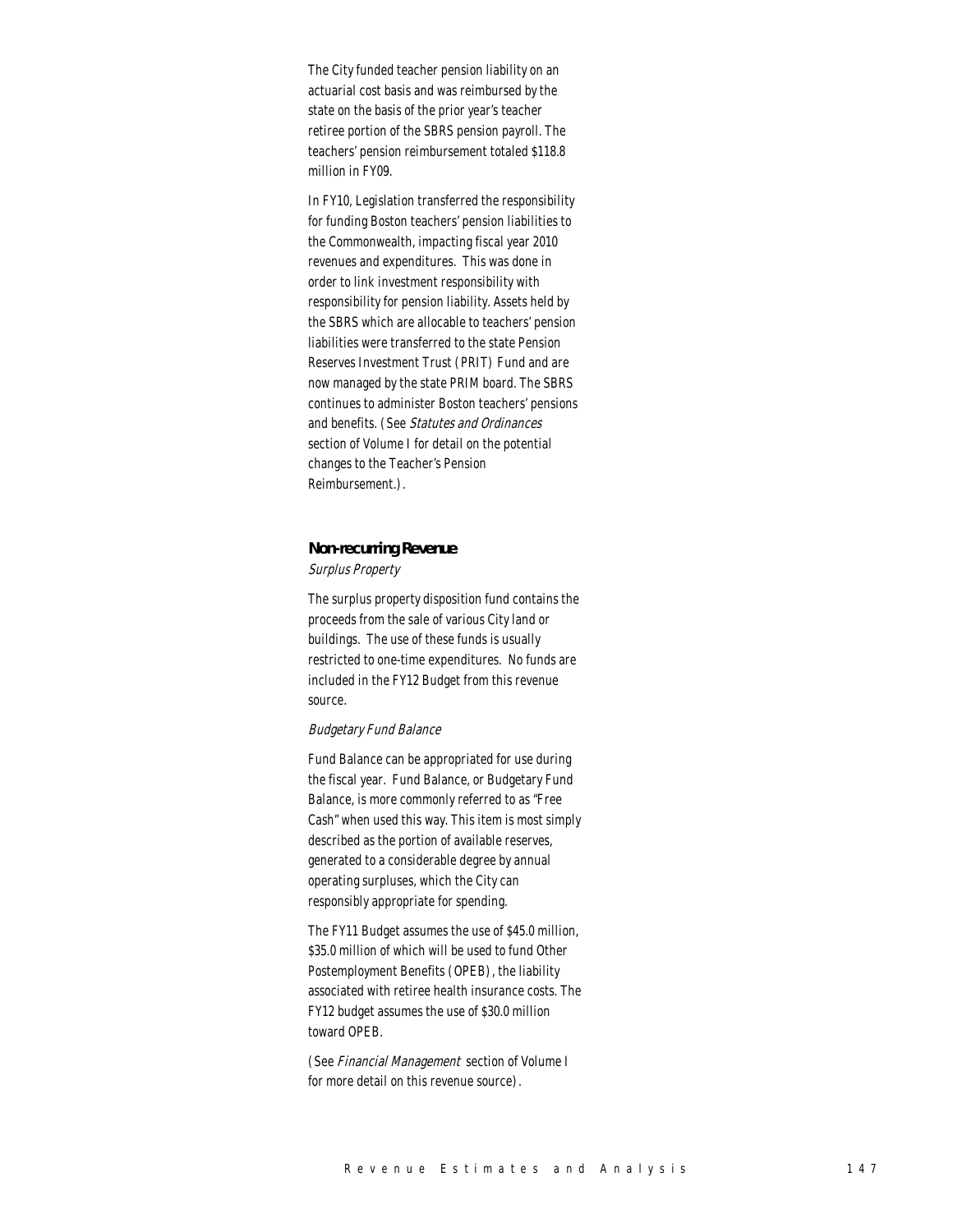# **CITY OF BOSTON REVENUE DETAIL**

|       |                                                                       |                 | <b>FY09</b>          | <b>FY10</b>          | <b>FY11</b>    | <b>FY12</b>          |
|-------|-----------------------------------------------------------------------|-----------------|----------------------|----------------------|----------------|----------------------|
|       |                                                                       |                 | <b>Actual</b>        | <b>Actual</b>        | <b>Budget</b>  | <b>Budget</b>        |
|       |                                                                       |                 |                      |                      |                |                      |
|       | <b>PROPERTY TAX LEVY</b>                                              |                 | 1,400,706,143        | 1,475,926,447        | 1,539,679,824  | 1,608,227,714        |
|       | <b>OVERLAY RESERVE</b>                                                |                 | (35, 434, 230)       | (35, 733, 120)       | (37, 354, 838) | (39, 225, 066)       |
|       |                                                                       | <b>Subtotal</b> | 1,365,271,913        | 1,440,193,327        | 1,502,324,986  | 1,569,002,647        |
|       |                                                                       |                 |                      |                      |                |                      |
|       | <b>EXCISES</b>                                                        |                 |                      |                      |                |                      |
|       | <b>Motor Vehicle Excise</b>                                           |                 | 44,606,189           | 40,051,704           | 33,500,000     | 40,000,000           |
|       | <b>Meals Excise</b>                                                   |                 | N/A                  | 9,972,296            | 16,375,000     | 18,000,000           |
| 40129 | Room Occupancy Excise                                                 |                 | 27,000,000           | 30,000,000           | 34,500,000     | 51,000,000           |
| 40130 | Jet Fuel Excise                                                       |                 | 34,471,624           | 22,897,403           | 20,500,000     | 22,500,000           |
| 40140 | <b>Condominium Conversion Excise</b>                                  |                 | 704,500              | 413,500              | 400,000        | 350,000              |
|       | <b>Boat Excise</b>                                                    |                 | 69,850               | 82,194               | 70,000         | 75,000               |
|       |                                                                       | <b>Subtotal</b> | 106,852,163          | 103,417,098          | 105,345,000    | 131,925,000          |
|       | <b>FINES</b>                                                          |                 |                      |                      |                |                      |
|       | <b>Parking Fines</b>                                                  |                 | 65,950,380           | 66,327,245           | 66,000,000     | 63,500,000           |
| 45104 | Code Enforcement - Trash                                              |                 | 632,567              | 495,827              | 650,000        | 750,000              |
|       | <b>Other Fines</b>                                                    |                 | 3,819,844            | 3,848,383            | 3,757,500      | 3,830,000            |
|       |                                                                       | <b>Subtotal</b> | 70,402,792           | 70,671,455           | 70,407,500     | 68,080,000           |
|       |                                                                       |                 |                      |                      |                |                      |
| 47151 | <b>INTEREST ON INVESTMENTS</b>                                        |                 | 17,835,384           | 3,182,220            | 2,000,000      | 1,500,000            |
|       |                                                                       |                 |                      |                      |                |                      |
| 40169 | Massport                                                              |                 | 16,160,284           | 16,347,481           | 16,616,072     | 16,750,000           |
|       | Other Payments In Lieu of Taxes                                       |                 | 17,792,393           | 18,594,901           | 19,086,681     | 22,725,000           |
|       |                                                                       | <b>Subtotal</b> | 33,952,677           | 34,942,382           | 35,702,753     | 39,475,000           |
|       | <b>URBAN REDEVELOPMENT CHAPTER 121</b>                                |                 |                      |                      |                |                      |
|       | Urban Redev. Chap. 121B Sec. 16                                       |                 | 1,099,568            | 1,150,037            | 1,100,000      | 1,100,000            |
|       | Urban Redev. Chap. 121A Sec. 6A                                       |                 | 21,440,924           | 24,828,008           | 20,500,000     | 21,000,000           |
| 41013 | Urban Redev. Chap. 121A Sec. 10                                       |                 | 42,923,377           | 40,616,383           | 35,000,000     | 36,000,000           |
|       |                                                                       | <b>Subtotal</b> | 65,463,869           | 66,594,428           | 56,600,000     | 58,100,000           |
|       |                                                                       |                 |                      |                      |                |                      |
| 43105 | <b>MISC. DEPARTMENT REVENUE</b><br><b>Registry - Vital Statistics</b> |                 |                      |                      | 1,425,000      |                      |
| 43109 | Liens                                                                 |                 | 1,488,564<br>570,021 | 1,437,999<br>552,425 | 550,000        | 1,450,000<br>550,000 |
| 43120 | <b>City Clerk Fees</b>                                                |                 | 413,955              | 493,958              | 450,000        | 450,000              |
| 43137 | Municipal Medicaid Reimbursement                                      |                 | 14,690,946           | 18,673,679           | 8,000,000      | 6,675,000            |
| 43202 | <b>Police Services</b>                                                |                 | 726,033              | 673,811              | 675,000        | 675,000              |
| 43211 | <b>Fire Services</b>                                                  |                 | 3,614,264            | 3,474,413            | 3,275,000      | 4,400,000            |
| 43301 | <b>Parking Facilities</b>                                             |                 | 1,761,300            | 1,192,818            | 1,200,000      | 1,250,000            |
| 43311 | PWD - Street & Sidewalk Occupancy Fees                                |                 | 2,972,512            | 1,911,698            | 1,900,000      | 2,000,000            |
| 43797 | PWD - Fiber Optic Rental Fees                                         |                 | 492,210              | 352,771              | 300,000        | 350,000              |
| 44002 | Tuition & Transportation - Schools                                    |                 | 1,319,913            | 1,507,692            | 1,300,000      | 1,500,000            |
| 47119 | <b>Affirmative Recovery</b>                                           |                 | 5,302,169            | 804,642              | 700,000        | 600,000              |
| 47131 | Pensions & Annuities                                                  |                 | 3,423,718            | 3,090,363            | 3,100,000      | 3,100,000            |
| 47132 | Fringe Benefit & Indirect                                             |                 | 951,092              | 888,917              | 850,000        | 850,000              |
| 47155 | <b>Prior Years Reimbursement</b>                                      |                 | 185,986              | (1, 379, 534)        | 81,987,323     | 500,000              |
| 48000 | Detail Admin. Fee                                                     |                 | 3,254,804            | 3,168,836            | 3,200,000      | 3,250,000            |
|       | Other Misc. Department Revenue                                        |                 | 30,398,746           | 27,634,732           | 24,227,049     | 24,837,871           |
|       |                                                                       | <b>Subtotal</b> | 71,566,231           | 64,479,219           | 133, 139, 372  | 52,437,871           |